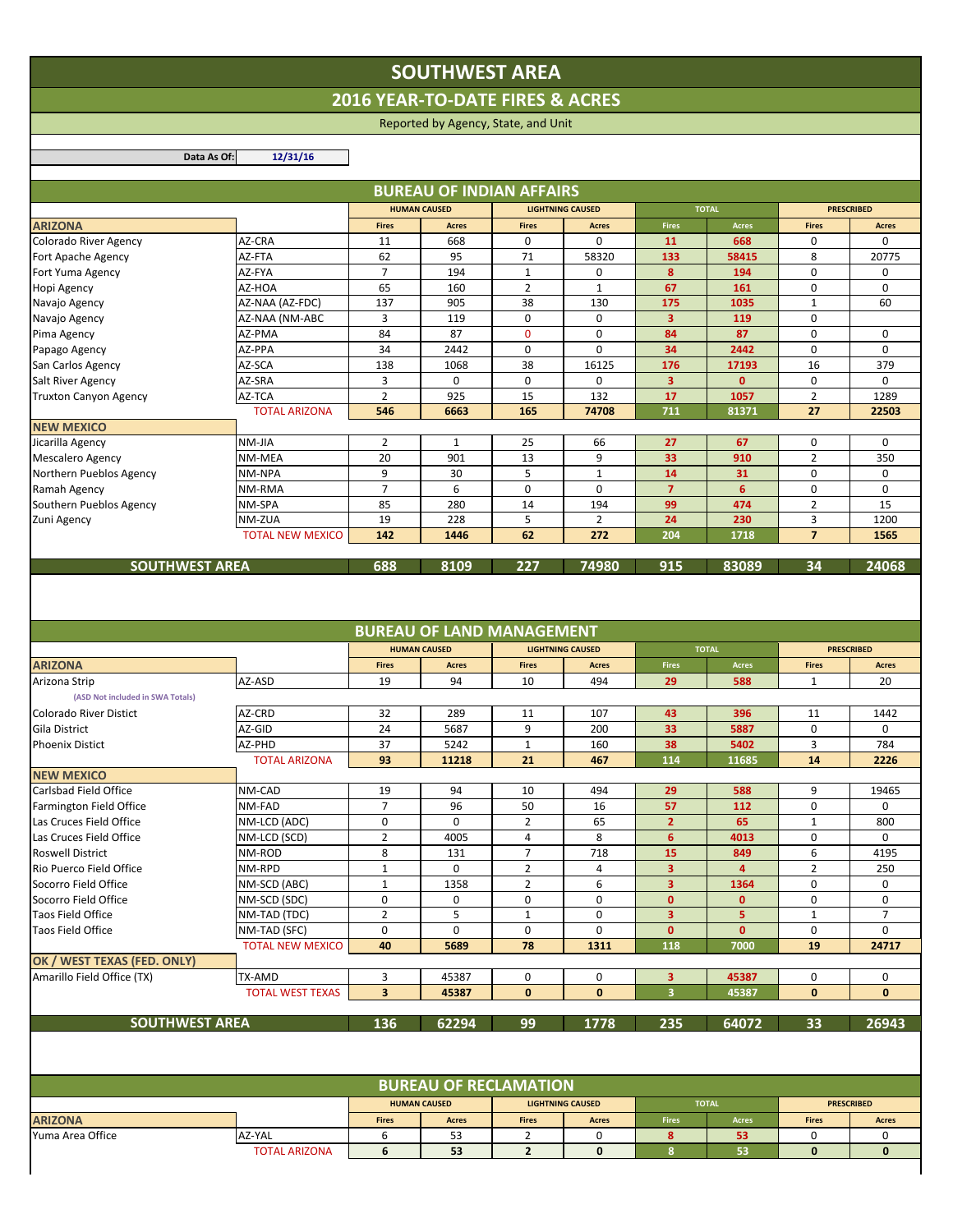| <b>SOUTHWEST AREA</b>                                 |                                | 6                 | 53                                      | $\overline{2}$ | $\mathbf{0}$            | 8                            | 53             | $\mathbf{0}$        | $\mathbf{0}$      |
|-------------------------------------------------------|--------------------------------|-------------------|-----------------------------------------|----------------|-------------------------|------------------------------|----------------|---------------------|-------------------|
|                                                       |                                |                   |                                         |                |                         |                              |                |                     |                   |
|                                                       |                                |                   |                                         |                |                         |                              |                |                     |                   |
|                                                       |                                |                   |                                         |                |                         |                              |                |                     |                   |
|                                                       |                                |                   | <b>DEPARTMENT OF DEFENSE</b>            |                |                         |                              |                |                     |                   |
|                                                       |                                |                   | <b>HUMAN CAUSED</b>                     |                | <b>LIGHTNING CAUSED</b> |                              | <b>TOTAL</b>   |                     | <b>PRESCRIBED</b> |
| <b>ARIZONA</b>                                        |                                | <b>Fires</b>      | <b>Acres</b>                            | <b>Fires</b>   | <b>Acres</b>            | <b>Fires</b>                 | <b>Acres</b>   | <b>Fires</b>        | <b>Acres</b>      |
| Fort Huachuca                                         | AZ-FHQ<br><b>TOTAL ARIZONA</b> | 1<br>$\mathbf{1}$ | 21<br>21                                | 0<br>0         | $\mathbf 0$<br>0        | $\mathbf{1}$<br>$\mathbf{1}$ | 21<br>21       | 4<br>4              | 3363<br>3363      |
| <b>NEW MEXICO</b>                                     |                                |                   |                                         |                |                         |                              |                |                     |                   |
| Kirkland AFB (NM)                                     | NM-KLQ                         | $\mathbf{1}$      | 0                                       | 0              | $\mathbf 0$             | $\mathbf{1}$                 | $\mathbf{0}$   | 0                   | $\mathbf 0$       |
|                                                       | <b>TOTAL NEW MEXICO</b>        | $\mathbf{1}$      | $\mathbf 0$                             | 0              | 0                       | $\mathbf{1}$                 | $\mathbf{0}$   | $\mathbf{0}$        | $\mathbf{0}$      |
|                                                       |                                |                   |                                         |                |                         |                              |                |                     |                   |
| <b>SOUTHWEST AREA</b>                                 |                                | $\overline{2}$    | 21                                      | 0              | $\mathbf{0}$            | $\overline{2}$               | 21             | 4                   | 3363              |
|                                                       |                                |                   |                                         |                |                         |                              |                |                     |                   |
|                                                       |                                |                   |                                         |                |                         |                              |                |                     |                   |
|                                                       |                                |                   |                                         |                |                         |                              |                |                     |                   |
|                                                       |                                |                   | <b>STATE</b>                            |                |                         |                              |                |                     |                   |
|                                                       |                                |                   | <b>HUMAN CAUSED</b>                     |                | <b>LIGHTNING CAUSED</b> |                              | <b>TOTAL</b>   |                     | <b>PRESCRIBED</b> |
| <b>ARIZONA</b>                                        |                                | <b>Fires</b>      | <b>Acres</b>                            | <b>Fires</b>   | <b>Acres</b>            | <b>Fires</b>                 | <b>Acres</b>   | <b>Fires</b>        | <b>Acres</b>      |
| <b>Northern District</b>                              | AZ-A1S                         | 40                | 347                                     | 9              | $\mathbf{1}$            | 49                           | 348            | $\mathbf{1}$        | 0                 |
| <b>Northeast District</b>                             | AZ-A2S<br>AZ-A3S               | 37<br>270         | 2506<br>19758                           | 4<br>34        | 1<br>718                | 41<br>304                    | 2507<br>20476  | $\overline{2}$<br>0 | 20<br>0           |
| Southeast District<br><b>Central District</b>         | AZ-A4S                         | 58                | 1434                                    | 0              | 0                       | 58                           | 1434           | 0                   | $\mathbf 0$       |
| Northwest District                                    | AZ-A5S                         | 82                | 3601                                    | 12             | 4214                    | 94                           | 7815           | 0                   | $\mathbf 0$       |
|                                                       | <b>TOTAL ARIZONA</b>           | 487               | 27646                                   | 59             | 4934                    | 546                          | 32580          | 3                   | 20                |
|                                                       |                                |                   |                                         |                |                         |                              |                |                     |                   |
| <b>SOUTHWEST AREA</b>                                 |                                | 487               | 27646                                   | 59             | 4934                    | 546                          | 32580          | 3                   | 20                |
|                                                       |                                |                   |                                         |                |                         |                              |                |                     |                   |
|                                                       |                                |                   |                                         |                |                         |                              |                |                     |                   |
|                                                       |                                |                   | <b>U.S. FOREST SERVICE</b>              |                |                         |                              |                |                     |                   |
|                                                       |                                |                   |                                         |                |                         |                              |                |                     |                   |
|                                                       |                                |                   | <b>HUMAN CAUSED</b>                     |                | <b>LIGHTNING CAUSED</b> |                              | <b>TOTAL</b>   |                     | <b>PRESCRIBED</b> |
| <b>ARIZONA</b>                                        |                                | <b>Fires</b>      | <b>Acres</b>                            | <b>Fires</b>   | <b>Acres</b>            | <b>Fires</b>                 | Acres          | <b>Fires</b><br>12  | <b>Acres</b>      |
| Apache-Sitgreaves Nat. Forest<br>Coronado Nat. Forest | AZ-ASF<br>AZ-CNF               | 55<br>40          | 739<br>29827                            | 96<br>45       | 12285<br>8667           | 151<br>85                    | 13024<br>38494 | 3                   | 19964<br>11021    |
| Coconino Nat. Forest                                  | AZ-COF                         | 114               | 85                                      | 154            | 58018                   | 268                          | 58103          | 42                  | 17134             |
| Kaibab Nat. Forest                                    | AZ-KNF                         | 19                | 10                                      | 79             | 12993                   | 98                           | 13003          | 8                   | 13068             |
| <b>Prescott Nat. Forest</b>                           | AZ-PNF                         | 23                | 114                                     | 19             | 34                      | 42                           | 148            | 50                  | 6334              |
| <b>Tonto NF</b>                                       | AZ-TNF                         | 94                | 369                                     | 74             | 38464                   | 168                          | 38833          | 43                  | 6031              |
|                                                       | <b>TOTAL ARIZONA</b>           | 345               | 31144                                   | 467            | 130461                  | 812                          | 161605         | 158                 | 73552             |
|                                                       |                                |                   |                                         |                |                         |                              |                |                     |                   |
| <b>NEW MEXICO</b>                                     |                                |                   |                                         |                |                         |                              |                |                     |                   |
| Carson Nat. Forest                                    | NM-CAF                         | 20                | $\overline{7}$                          | 30             | 698                     | 50                           | 705            | 4                   | 5787              |
| Cibola Nat. Forest                                    | NM-CIF                         | 36                | 19276                                   | 51             | 42389                   | 87                           | 61665          | 5                   | 1055              |
| Gila Nat. Forest                                      | NM-GNF                         | 16<br>15          | 14                                      | 114            | 35611                   | 130                          | 35625          | 3                   | 13028             |
| Lincoln Nat. Forest<br>Santa Fe Nat. Forest           | NM-LNF<br>NM-SNF               | 25                | 61<br>196                               | 20<br>44       | 741<br>1114             | 35<br>69                     | 802<br>1310    | 13<br>13            | 2983<br>955       |
|                                                       | <b>TOTAL NEW MEXICO</b>        | 112               | 19554                                   | 259            | 80553                   | 371                          | 100107         | 38                  | 23808             |
|                                                       |                                |                   |                                         |                |                         |                              |                |                     |                   |
| <b>SOUTHWEST AREA</b>                                 |                                | 457               | 50698                                   | 726            | 211014                  | 1183                         | 261712         | 196                 | 97360             |
|                                                       |                                |                   |                                         |                |                         |                              |                |                     |                   |
|                                                       |                                |                   |                                         |                |                         |                              |                |                     |                   |
|                                                       |                                |                   |                                         |                |                         |                              |                |                     |                   |
|                                                       |                                |                   | <b>U.S. FISH &amp; WILDLIFE SERVICE</b> |                |                         |                              |                |                     |                   |
|                                                       |                                |                   | <b>HUMAN CAUSED</b>                     |                | <b>LIGHTNING CAUSED</b> |                              | <b>TOTAL</b>   |                     | <b>PRESCRIBED</b> |
|                                                       |                                | <b>Fires</b>      | Acres                                   | <b>Fires</b>   | Acres                   | <b>Fires</b>                 | Acres          | <b>Fires</b>        | Acres             |
| <b>ARIZONA</b><br><b>Buenos Aires NWR</b>             |                                | 0                 |                                         |                |                         |                              |                |                     |                   |
| Cibola NWR                                            | AZ-BAR<br>AZ-CBR               | $\mathbf{1}$      | 2301<br>6                               | 1<br>0         | 1624<br>0               | $\mathbf{1}$<br>$\mathbf{1}$ | 3925<br>6      | 0<br>0              | 0<br>0            |
| Havasu NWR                                            | AZ-HVR                         | $\mathbf{1}$      | 2232                                    | 0              | $\mathbf 0$             | $\mathbf{1}$                 | 2232           | 0                   | 0                 |
| <b>Imperial NWR</b>                                   | AZ-IMR                         | 0                 | $\mathbf 0$                             | $\mathbf{1}$   | 100                     | $\mathbf{1}$                 | 100            | $\mathbf{1}$        | 25                |
|                                                       | <b>TOTAL ARIZONA</b>           | $\mathbf{2}$      | 4539                                    | $\overline{2}$ | 1724                    | $\overline{4}$               | 6263           | $\mathbf{1}$        | 25                |
| <b>NEW MEXICO</b>                                     |                                |                   |                                         |                |                         |                              |                |                     |                   |
| Bosque del Apache NWR                                 | NM-BAR                         | 0                 | $\pmb{0}$                               | 1              | 700                     | $\mathbf{1}$                 | 700            | 1                   | 65                |
| <b>Bitter Lake NWR</b>                                | NM-BLR                         | 0                 | 0                                       | 3              | 13                      | 3 <sup>2</sup>               | 13             | $\mathbf{1}$        | $\overline{2}$    |
| Sevilleta NWR                                         | NM-SER                         | $\overline{2}$    | 0                                       | $\mathbf{1}$   | 0                       | 3                            | $\mathbf{0}$   | 0                   | 0                 |
|                                                       | <b>TOTAL NEW MEXICO</b>        | $\overline{2}$    | $\mathbf{0}$                            | 5              | 713                     | $\overline{7}$               | 713            | $\mathbf{z}$        | 67                |
| OK / WEST TEXAS (FED. ONLY)                           |                                |                   |                                         |                |                         |                              |                |                     |                   |
| Optima NWR                                            | OK-OPR                         | 0                 | 0                                       | 0              | 0                       | $\mathbf{0}$                 | $\mathbf{0}$   | 0                   | 0                 |
| <b>Buffalo Lake NWR</b>                               | TX-BFR                         | 0                 | $\mathbf 0$                             | $\mathbf 0$    | $\mathbf 0$             | $\bullet$                    | $\mathbf{0}$   | 0                   | 0                 |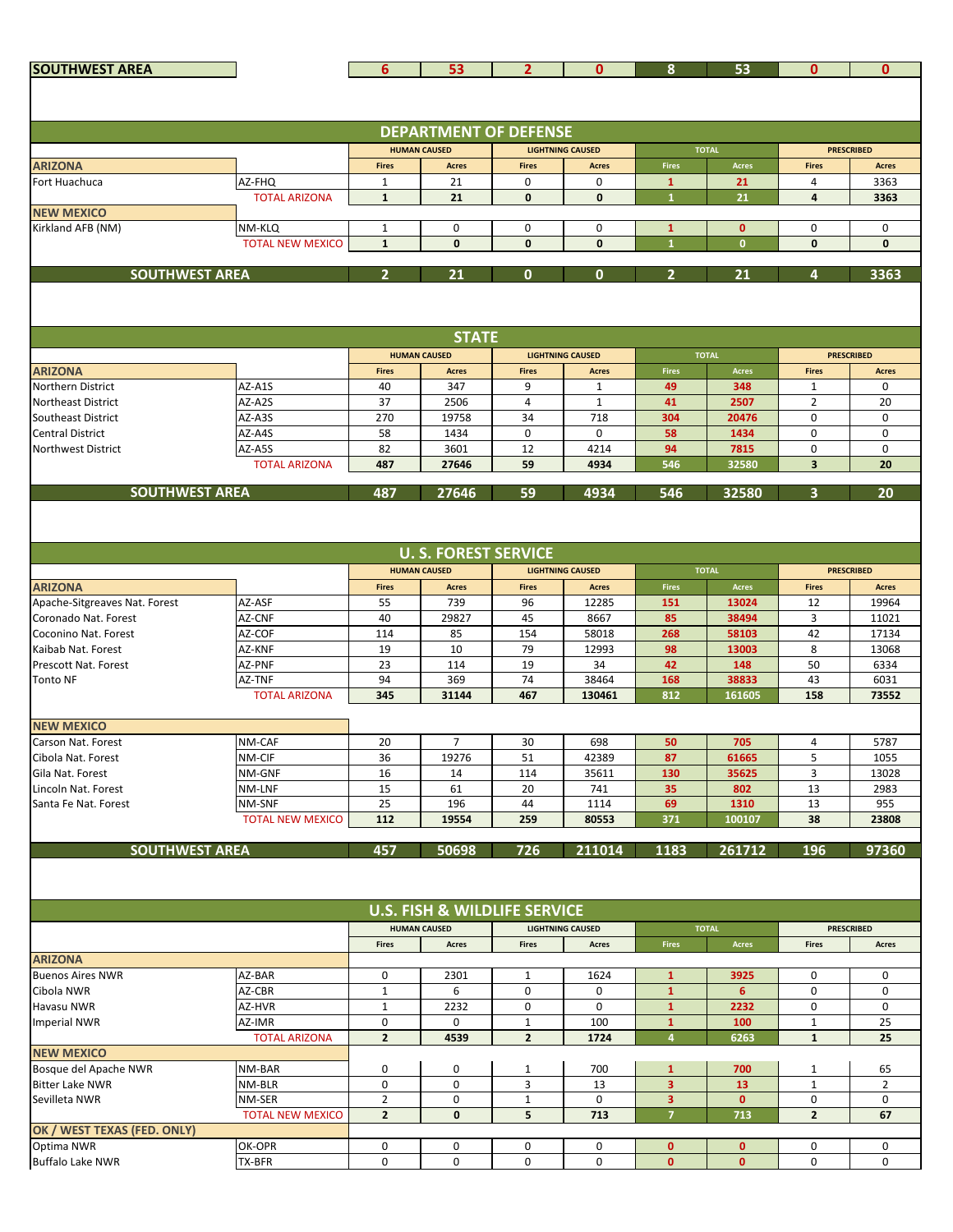| Mule Shoe NWR                | TX-MLR                  | 0                       | 0                            | 0              | 0                                            | $\mathbf{0}$                     | $\mathbf{0}$   | 0              | 0                                         |
|------------------------------|-------------------------|-------------------------|------------------------------|----------------|----------------------------------------------|----------------------------------|----------------|----------------|-------------------------------------------|
|                              | <b>TOTAL OK/WTX</b>     | $\mathbf{0}$            | $\mathbf{0}$                 | $\mathbf{0}$   | 0                                            | $\mathbf{0}$                     | $\mathbf{0}$   | $\mathbf{0}$   | $\mathbf{0}$                              |
|                              |                         |                         |                              |                |                                              |                                  |                |                |                                           |
|                              |                         |                         |                              |                |                                              |                                  |                |                |                                           |
| <b>SOUTHWEST AREA</b>        |                         | $\overline{\mathbf{4}}$ | 4539                         | 7              | 2437                                         | 11                               | 6976           | 3              | 92                                        |
|                              |                         |                         |                              |                |                                              |                                  |                |                |                                           |
|                              |                         |                         |                              |                |                                              |                                  |                |                |                                           |
|                              |                         |                         |                              |                |                                              |                                  |                |                |                                           |
|                              |                         |                         | <b>NATIONAL PARK SERVICE</b> |                |                                              |                                  |                |                |                                           |
|                              |                         |                         | <b>HUMAN CAUSED</b>          |                | <b>LIGHTNING CAUSED</b>                      |                                  | <b>TOTAL</b>   |                | <b>PRESCRIBED</b>                         |
|                              |                         | <b>Fires</b>            | <b>Acres</b>                 | <b>Fires</b>   | <b>Acres</b>                                 | Fires                            | Acres          | <b>Fires</b>   | <b>Acres</b>                              |
| <b>ARIZONA</b>               |                         |                         |                              |                |                                              |                                  |                |                |                                           |
| Coronado Nat. Mon.           | AZ-COP                  | 0                       | 0                            | $\mathbf{1}$   | 36                                           | $\mathbf{1}$                     | 36             | 0              | 0                                         |
| Grand Canyon NP              | AZ-GCP                  | $\overline{3}$          | 0                            | 18             | 14545                                        | 21                               | 14545          | $\overline{2}$ | 64                                        |
| Organ Pipe Nat. Mon.         | AZ-ORP                  | 11                      | 13                           | 0              | 0                                            | 11                               | 13             | 0              | 0                                         |
| Petrified Forest Nat. Park   | AZ-PFP                  | 0                       | 0                            | 0              | 0                                            | $\mathbf{0}$                     | $\mathbf{0}$   | 0              | 0                                         |
| Saguaro Nat. Mon.            | AZ-SAP                  | $\overline{3}$          | $\mathbf{1}$                 | $\mathbf{1}$   | $\mathbf{1}$                                 | $\overline{\mathbf{4}}$          | $\overline{2}$ | 0              | $\mathbf 0$                               |
|                              | <b>TOTAL ARIZONA</b>    | 17                      | 14                           | 20             | 14582                                        | 37                               | 14596          | $\overline{2}$ | 64                                        |
| <b>NEW MEXICO</b>            |                         |                         |                              |                |                                              |                                  |                |                |                                           |
| Bandelier Nat. Mon.          | NM-BAP                  | 0                       | 0                            | $\mathbf{1}$   | 0                                            | $\mathbf{1}$                     | $\mathbf{0}$   | 0              | 0                                         |
| Carlsbad Caverns Nat. Park   | NM-CCP                  | 0                       | 0                            | $\overline{2}$ | 25                                           | $\overline{2}$                   | 25             | 0              | 0                                         |
| El Malpais Nat. Mon.         | NM-EMP                  | $\overline{2}$          | $\mathbf{1}$                 | 5              | 17                                           | $\overline{7}$                   | 18             | 3              | 793                                       |
| Valles Caldera Nat. Pres.    | NM-VCP                  | 0                       | 0                            | 3              | 267                                          | 3                                | 267            | $\overline{2}$ | 1200                                      |
|                              | <b>TOTAL NEW MEXICO</b> | $\overline{2}$          | $\mathbf{1}$                 | 11             | 309                                          | 13                               | 310            | 5              | 1993                                      |
| OK / WEST TEXAS (FED. ONLY)  |                         |                         |                              |                |                                              |                                  |                |                |                                           |
| Big Bend Nat. Park           | TX-BBP                  | 3                       | 1556                         | 6              | 279                                          | 9 <sup>°</sup>                   | 1835           | $\mathbf{1}$   | 290                                       |
| Guadalupe Nat. Park          | <b>TX-GUP</b>           | $\mathbf 0$             | 0                            | $\overline{2}$ | 13605                                        | $\overline{2}$                   | 13605          | $\mathbf{1}$   | $\overline{2}$                            |
| Lake Merideth Nat. Rec. Area | TX-LAP                  | $\overline{7}$          | 1994                         | 0              | 0                                            | $\overline{7}$                   | 1994           | 0              | 0                                         |
|                              | <b>TOTAL OK/WTX</b>     | 10                      | 3550                         | 8              | 13884                                        | 18                               | 17434          | $\mathbf{2}$   | 292                                       |
|                              |                         |                         |                              |                |                                              |                                  |                |                |                                           |
| <b>SOUTHWEST AREA</b>        |                         | 29                      | 3565                         | 39             | 28775                                        | 68                               | 32340          | 9              | 2349                                      |
|                              |                         |                         |                              |                |                                              |                                  |                |                |                                           |
|                              |                         |                         | <b>NATIONAL LABS</b>         |                |                                              |                                  |                |                |                                           |
|                              |                         |                         |                              |                |                                              |                                  |                |                |                                           |
|                              |                         |                         | <b>HUMAN CAUSED</b>          |                | <b>LIGHTNING CAUSED</b>                      |                                  | <b>TOTAL</b>   |                | <b>PRESCRIBED</b>                         |
|                              |                         | <b>Fires</b>            | <b>Acres</b>                 | <b>Fires</b>   | <b>Acres</b>                                 | <b>Fires</b>                     | Acres          | <b>Fires</b>   | <b>Acres</b>                              |
| <b>NEW MEXICO</b>            |                         |                         |                              |                |                                              |                                  |                |                |                                           |
| Los Alamos                   | NM-LNL                  | 0                       | 0                            | 0              | 0                                            | $\mathbf{0}$                     | $\mathbf{0}$   | 0              | 0                                         |
|                              | <b>TOTAL NEW MEXICO</b> | $\mathbf 0$             | $\mathbf 0$                  | $\mathbf{0}$   | 0                                            | $\mathbf{0}$                     | $\mathbf{0}$   | $\mathbf 0$    | $\mathbf 0$                               |
|                              |                         |                         |                              |                |                                              |                                  |                |                |                                           |
| <b>SOUTHWEST AREA</b>        |                         | $\mathbf{0}$            | 0                            | 0              | 0                                            | U                                | U              | 0              | $\mathbf{0}$                              |
|                              |                         |                         |                              |                |                                              |                                  |                |                |                                           |
|                              |                         |                         |                              |                |                                              |                                  |                |                |                                           |
|                              |                         |                         |                              |                |                                              |                                  |                |                |                                           |
|                              |                         |                         |                              |                | <b>ADJACENT LANDS TO FEDERAL/STATE LANDS</b> |                                  |                |                |                                           |
|                              |                         |                         | <b>HUMAN CAUSED</b>          |                | <b>LIGHTNING CAUSED</b>                      |                                  | <b>TOTAL</b>   |                | <b>PRESCRIBED</b>                         |
|                              |                         | <b>Fires</b>            | <b>Acres</b>                 | <b>Fires</b>   | <b>Acres</b>                                 | Fires                            | Acres          | <b>Fires</b>   | <b>Acres</b>                              |
| <b>ARIZONA</b>               |                         |                         |                              |                |                                              |                                  |                |                |                                           |
| Private Lands                | <b>AZ-PRI</b>           | 0                       | 0                            | 0              | 0                                            | $\mathbf{0}$                     | $\mathbf{0}$   | 0              | 0                                         |
|                              | <b>TOTAL ARIZONA</b>    | $\mathbf{0}$            | $\mathbf 0$                  | $\mathbf{0}$   | $\mathbf{0}$                                 | $\mathbf{0}$                     | $\mathbf{0}$   | $\mathbf{0}$   | $\mathbf 0$                               |
|                              |                         |                         |                              |                |                                              |                                  |                |                |                                           |
| <b>NEW MEXICO</b>            |                         |                         |                              |                |                                              |                                  |                |                |                                           |
| Private Lands                | NM-PRI (NM-ABC)         | $\mathbf 0$             | 94                           | $\pmb{0}$      | 0                                            | $\mathbf 0$                      | 94             | $\overline{0}$ |                                           |
|                              | <b>TOTAL NEW MEXICO</b> | $\mathbf 0$             | 94                           | $\mathbf 0$    | $\mathbf{0}$                                 | $\mathbf{0}$                     | 94             | $\mathbf{0}$   | $\mathbf{0}$                              |
|                              |                         |                         |                              |                |                                              |                                  |                |                |                                           |
| OK / WEST TEXAS (FED. ONLY)  |                         |                         |                              |                |                                              |                                  |                |                |                                           |
| Private Lands                | OK-PRI (NM-ABC)         | $\overline{2}$          | $\overline{2}$               | $\pmb{0}$      | $\pmb{0}$                                    | $\overline{2}$<br>$\overline{1}$ | $\overline{2}$ | $\mathbf 0$    |                                           |
| Private Lands                | TX-PRI (NM-ABC)         | $\mathbf{1}$            | 1200                         | $\overline{0}$ | 0                                            |                                  | 1200           | $\mathbf 0$    |                                           |
|                              | <b>TOTAL OK/WTX</b>     | 3                       | 1202                         | 0              | $\bf{0}$                                     | 3                                | 1202           | 0              | $\mathbf 0$                               |
|                              |                         | $\overline{\mathbf{3}}$ |                              | 0              | 0                                            | $\overline{\mathbf{3}}$          |                | $\mathbf{0}$   | $\mathbf{0}$                              |
| <b>SOUTHWEST AREA</b>        |                         |                         | 1296                         |                |                                              |                                  | 1296           |                |                                           |
|                              |                         |                         |                              |                |                                              |                                  |                |                |                                           |
|                              |                         |                         |                              |                |                                              |                                  |                |                |                                           |
|                              |                         |                         | <b>STATE</b>                 |                |                                              |                                  |                |                | $\mathbf 0$<br>$\mathbf 0$<br>$\mathbf 0$ |
|                              |                         |                         | <b>HUMAN CAUSED</b>          |                | <b>LIGHTNING CAUSED</b>                      |                                  | <b>TOTAL</b>   |                | <b>PRESCRIBED</b>                         |
|                              |                         | <b>Fires</b>            | <b>Acres</b>                 | <b>Fires</b>   | <b>Acres</b>                                 | <b>Fires</b>                     | Acres          | <b>Fires</b>   | <b>Acres</b>                              |
| <b>NEW MEXICO</b>            |                         |                         |                              |                |                                              |                                  |                |                |                                           |